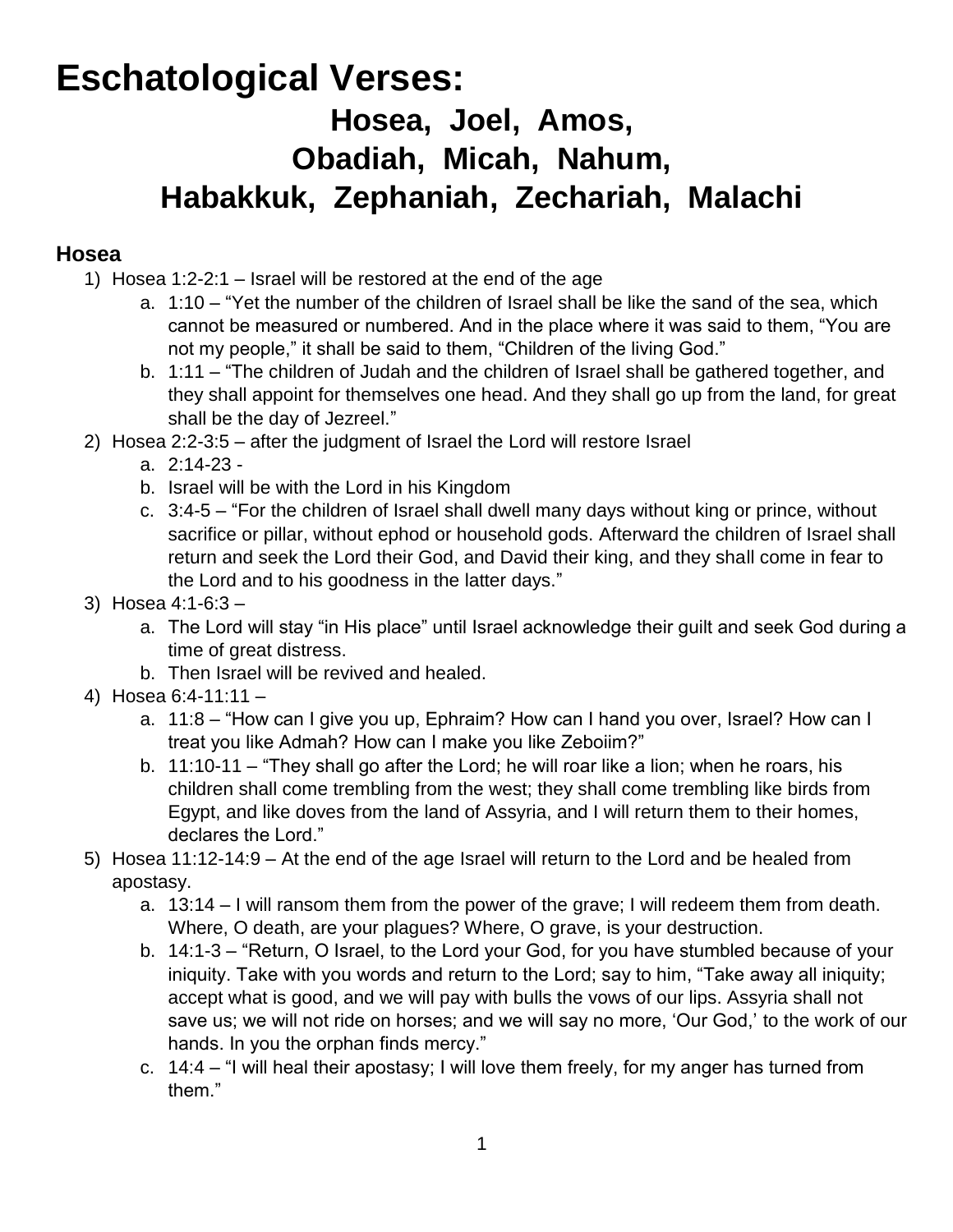d. 14:5-6 – "I will be like the dew to Israel; he shall blossom like the lily; he shall take root like the trees of Lebanon; his shoots shall spread out; his beauty shall be like the olive, and his fragrance like Lebanon."

#### **Joel**

- Joel 1 locust invasion foreshadows the Tribulation in the future (1:15-20)
- Joel 2 These verses were partially fulfilled in the Assyrian or Babylonian invasions (if Joel was written before 605, 597 and 586 BC. But, I think it was written after the return from exile.) 2:2 – antichrist leading military invasion against Israel in the Tribulation. It is the most terrible
	- army in all of human history.
	- 2:12-17 Call to repentance
	- 2:18-27 Promise of Restoration
	- 2:28 "afterwards" indicates that after this army is finished God introduces the Kingdom and his restoration
	- 2:28-32 Promise of the Holy Spirit
		- -Acts 2:14-21 Began the "last days" with a call to Israel to repent. This call continues through the church age until Israel does repent as described in Zechariah 12:10-13
- Joel 3
	- o The gathering of all nations for the Armageddon campaign and the siege of Jerusalem.
	- o This will be the day of the Lord when Israel experiences salvation (deliverance) and the nations are judged.
	- o Judgment in the Valley of Jehoshaphat between Jerusalem and the Mount of Olives
	- $\circ$  Jehoshaphat means "the Lord judges". He was king around 850 BC won the battle against Moab and Ammon in 2 Chron. 20. The enemy camped at En edi in the desert of Tekoa and returned to the Valley of Berakah ("praise") which is a valley east toward the Dead Sea by way of the Kidron Valley.
	- $\circ$  Joel 3:4-8 judgment declared for Tyre and Sidon. Fulfilled by Alexander the Great
	- $\circ$  Joel 3:9-15 armies of nations called to assemble for war in the Valley of Jehoshaphat.
	- $\circ$  Joel 3:16-21 Judah will be restored and Israel forgiven

### **Amos**

Amos 9:1-10 – Israel will be destroyed – The judgment is partially fulfilled in:

- 721 BC by the Assyrians
- 701 BC by Sennacherib, King of Assyria
- 605, 597 and 586 BC by Nebuchadnezzar, King of Babylon
- 70 AD by Titus and the Romans
- 135 AD by Hadrian and the Romans.
- Ultimately this is fulfilled at the end in the Day of the Lord when the sun goes dark (Amos 9:9 and Revelation 16:10).

Amos 9:11-15 – Israel will be delivered and fully restored. This has never happened.

- At this time the Lord will:
	- **F** rebuild the tabernacle of David
	- **•** repair the broken places, restore its ruins and build it as it used to be  $(9:11)$
	- bring the remnant of Israel back from the nations
	- Israel will never again leave their land...this is yet future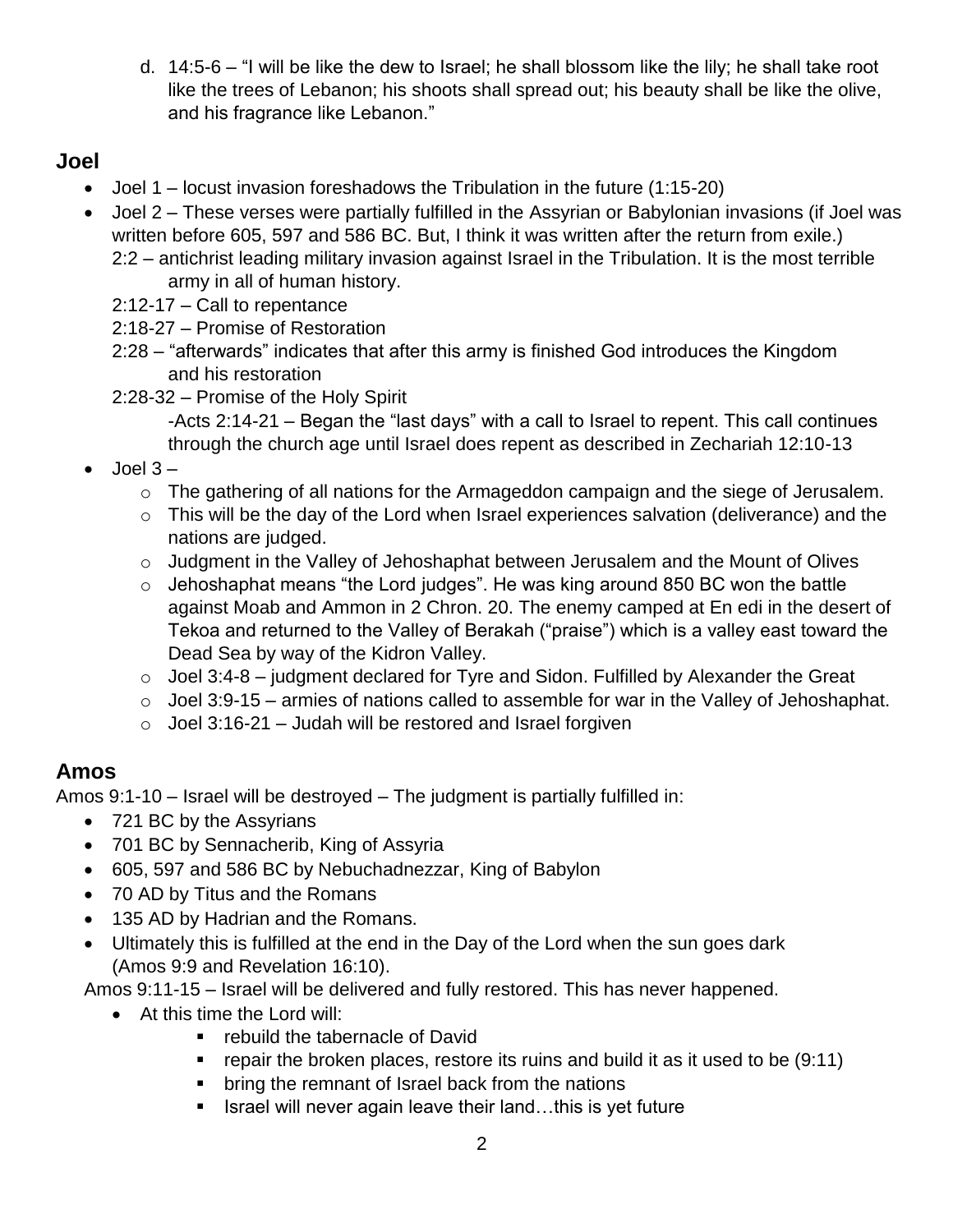• In light of the theme of the next book, Obadiah, Amos 9:12 says, "that they may possess the remnant of **Edom** and all the nations who are called by my name."

#### **Obadiah**

Obadiah 1 – The fate of rebellious Edom who abused Israel is an example of all nations in the end who abused Israel.

- Obadiah is the shortest book in the Bible with only one chapter.
- Obadiah is a prophet whose main concern is the nation of Edom.
- Edom is spoked of in judgment several other places including Isaiah 11:14; 34:5-17; 63:1-6; Jeremiah 9:25-26; 25:17-26; 49:7-22; Lamentations 4:21-22; Ezekiel 25:12-14, 35; Joel 3:19; Amos 1:11-12; 9:11-12 and Malachi 1:4.
- The Lord's wrath will come to the nations and Israel will be saved.
- Edom was being judged in Obadiah's day for their cooperation with Babylon when Nebuchadnezzar destroyed Jerusalem and took the Jews captive. Edom both:
	- o passively watched and didn't help the Jews who fled the Babylonian destruction and
	- o actively helped hunt down the Jews hoping to gain territory and favor from Babylon.

For this Edom would be eliminated from history once and forever.

Obadiah 15-21 speaks of the future eschatological Day of the Lord which points out that not only Edom, but ALL nations will suffer the same fate and ultimate judgment when Israel is restored: 15 – "The day of the Lord is near for all nations."

- 16 "Just as you drank on my holy hill, so all the nations will drink continually; they will drink and drink and be as if they had never been."
	- Apparently this alludes to Israel's enemies drinking "continually" in celebration of their dominion over the Israelites (cf. Exod. 32:6; 1 Sam. 30:16). Though "they will drink and drink", God would destroy them, and they would become "as if they had never existed." They will drink the cup of His wrath as in these verses: Ps. 60:3; 75:8; Isa. 51:17-23; Jer. 25:17-26, 28-29; 49:12-13; Hab. 2:15-16.

17 – It will be different on the Mount of Zion on the Day of the Lord for there will be deliverance and Israel will be given their inheritance.

18 – Israel will be the fire that will destroy the rebellious nations

19-21 – The land of Edom and territory in other nations will be possessed in the kingdom age by those obedient to the Lord. "And, the kingdom will be the Lord's"

 Historicaly the Edomites were crushed in 70 Ad by General Titus and his Roman legions and almost completely wiped out.

#### **Micah**

Micah 4 –

- Messiah will rule in peace from Jerusalem over all nations.
- First God "threshes" the nations
- Israel will respond positively to the Lord and receive a deliverance far greater than Cyrus delivering them from Babylon
- $4:1 8 -$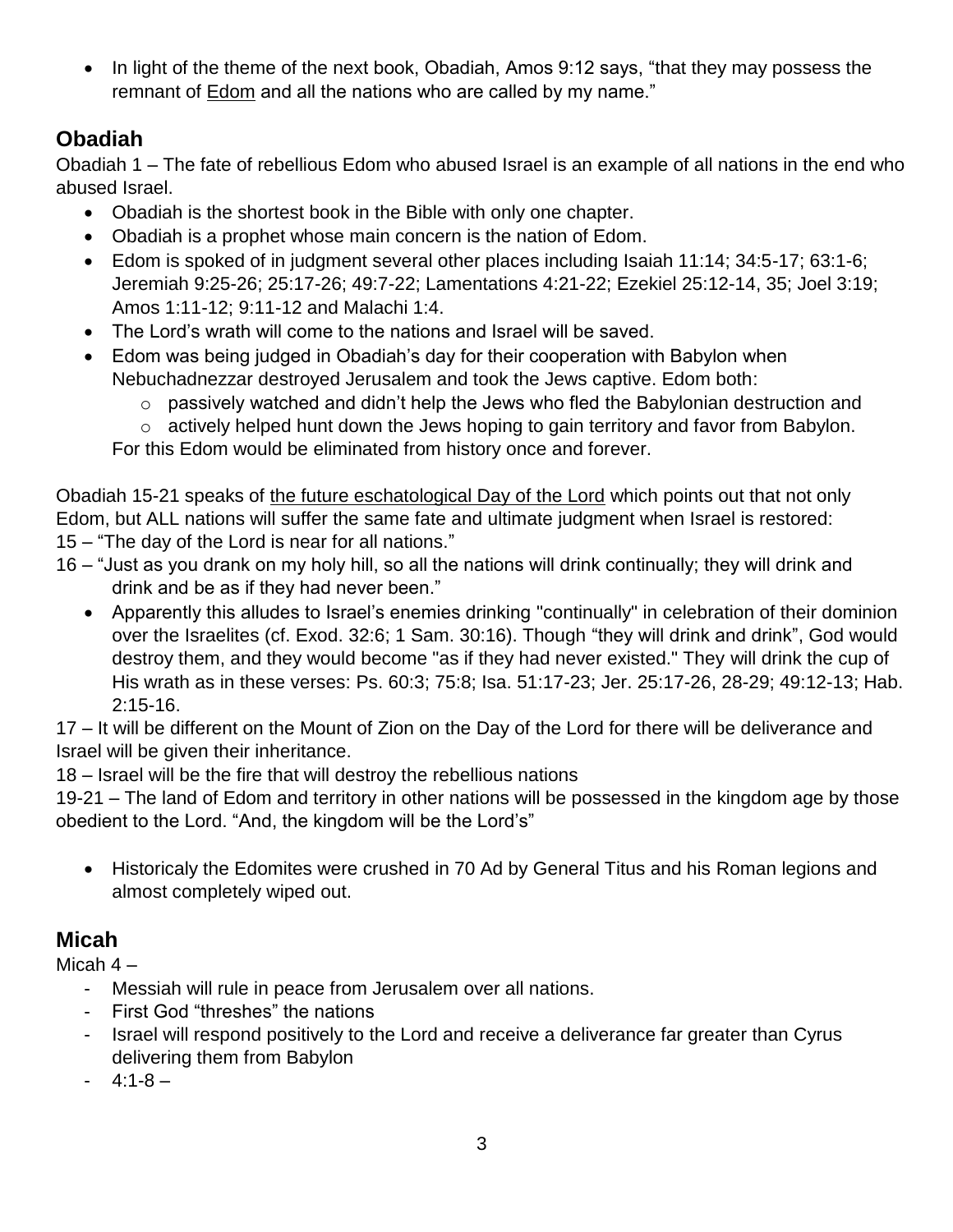- $\circ$  4:1 "In the last days the mountain of the Lord's temple will be established as chief among the mountains; it will be raised above the hills, and peoples will stream to it."
	- 4:1-3 are identical to Isaiah 2:2-4
	- **The glorious temple of Ezekiel 40-44 is to be built.**
- $\circ$  4:1-2 people from all nations shall come to the Lord in his temple on the mountain of the Lord in Jerusalem to be taught his ways so they can walk in his paths
- $\circ$  4:3 the Lord will be the judge of the world conflicts and resolve them. War will cease and nations will focus on productivity.
- $\circ$  4:4 the middle-class will explode around the world
- 4:9-13 prophesy of the contemporary coming event of the Babylonian captivity. In verse 9 the king of Israel has failed and his counselor has perished leaving Israel to face unimaginable fear and abuse including being taken from their city homes into the open country until they reach Babylon. The point: their king has failed!

Micah 5:1-4 -

o The point of Micah 5 is there is a new, divine king coming for Israel to deliver and lead the nation. Here is 5:1-4:

"Now muster your troops, O daughter of troops;

siege is laid against us;

with a rod they strike the judge of Israel

on the cheek.

**<sup>2</sup>** But you, O Bethlehem Ephrathah,

who are too little to be among the clans of Judah,

from you shall come forth for me

one who is to be ruler in Israel,

whose coming forth is from of old,

from ancient days.

**<sup>3</sup>** Therefore he shall give them up until the time when she who is in labor has given birth;

then the rest of his brothers shall return

to the people of Israel.

**<sup>4</sup>** And he shall stand and shepherd his flock in the strength of the Lord, in the majesty of the name of the Lord his God.

And they shall dwell secure, for now he shall be great to the ends of the earth.

Micah 5:5-9 –

- Messiah will reign and shepherd His people after the defeat of the antichrist referred to as "the Assyrian".
- The "seven shepherds and eight princes of men" may be future leaders who join the Messiah in the final battles to lead Judah in battle against the forces of the Anti-christ.

- 5:7-9 – "cutting off" Israel's enemies in nations where Israel was scattered

Micah 5:10-15 – refers to the Lord purifying the nation of Israel and the nations of the world of demonism and idolatry. Then, comes the kingdom

Micah 7:7-20

- Micah lives in a twisted and deprived generation (7:1-6) where no good thing can be found.
- 7:7, But Micah chooses to look for the Lord and wait for him...as in "Come, Lord Jesus!" (Rev. 22:20)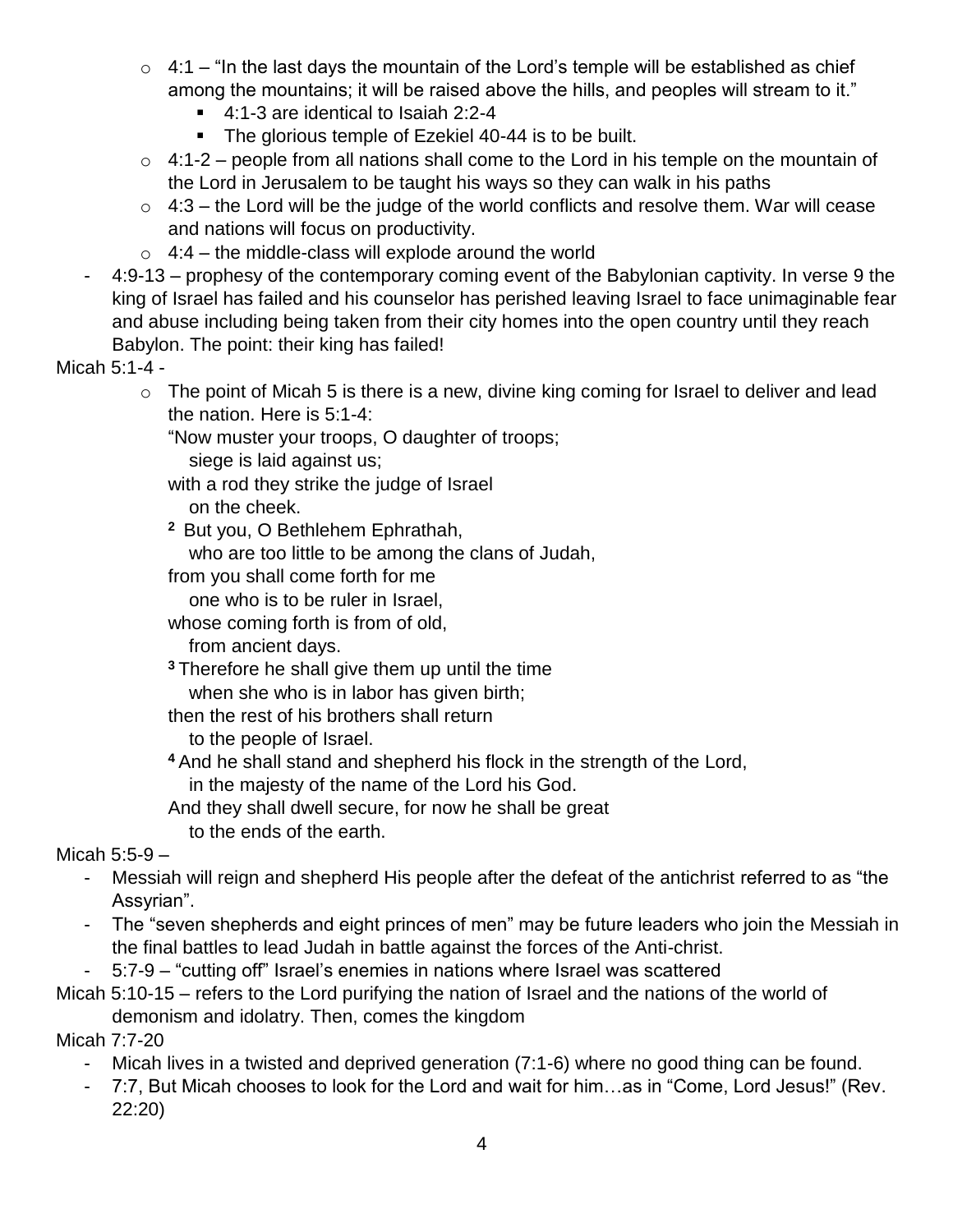- 7:8-10, Micah tells his enemies his day of deliverance is coming and their day of judgment is waiting.
- 7:11-12, Israel will be regathered and rebuilt
- 7:16-17, the nations shall see and repent
	- o Israel is re-gathered at the end of the Tribulation when signs like Moses' Exodus out of Egypt (7:15)
	- $\circ$  The nations will be ashamed of their lack of military strength that they will come trembling to the Lord (7:16-17)
- 7:18-20, the Lord is faithful to Abraham

### **Nahum**

Nahum 1:2-11 – The Lord is a God of judgment. Specific in this book is Nineveh, but chapter one describes God's character, which is a character that will ultimately bring wrath on the whole earth.

- 1:2 "The Lord is a jealous and avenging God; the Lord is avenging and wrathful; the Lord takes vengeance on his adversaries and keeps wrath for his enemies."
	- o The "jealous" God will respond with:
		- "avenging" "the Lord takes vengeance on his adversaries"
		- "wrath" "keeps wrath for his enemies"
- 1:3 "The Lord is slow to anger and great in power, and the Lord will by no means clear the guilty. His way is in whirlwind and storm, and the clouds are the dust of his feet.
	- o God hopes for repentance and restoration
	- o But, that does not erase guilt. So, there will be punishment
- 1:4-6 typical Day of the Lord when the Lord comes in wrath
- 1:7 "The Lord is good, a stronghold in the day of trouble; he knows those who take refuge in him.
- 1:8-10 "He will make a complete end; trouble will not rise up a second time."
	- o a total end, a complete elimination. No second time.
- 1:11 "From you came one who plotted evil against the Lord, a worthless counselor"
	- o Historically: Sennacherib, Ashurbanipal
	- o Ultimately: The Anti-christ, the little horn, the beast
		- as in 1:15, "for never again shall the worthless pass through you; he is utterly cut off."

**Habakkuk –** written sometime during the days of Isaiah through Jeremiah. A good estimation is 606 BC after the fall of the Assyrian capital city of Nineveh in 612 and Babylon's total destruction of Assyria at Carchemish in 605 which was followed by Babylon entering Jerusalem and taken the first captivity which included Daniel.

- 1:12-17 How could God use the evil Babylonians to judge wicked Judah? What was God doing?
- 2:1-8 The answer and the understanding of the answer awaits a future time. Until then, the Righteous will live by his faith."
- The day will come when the plunder(s) will be destroyed.
- 3:16 Fear of the coming Babylonians:
	- "I hear, and my body trembles;
		- my lips quiver at the sound;

rottenness enters into my bones;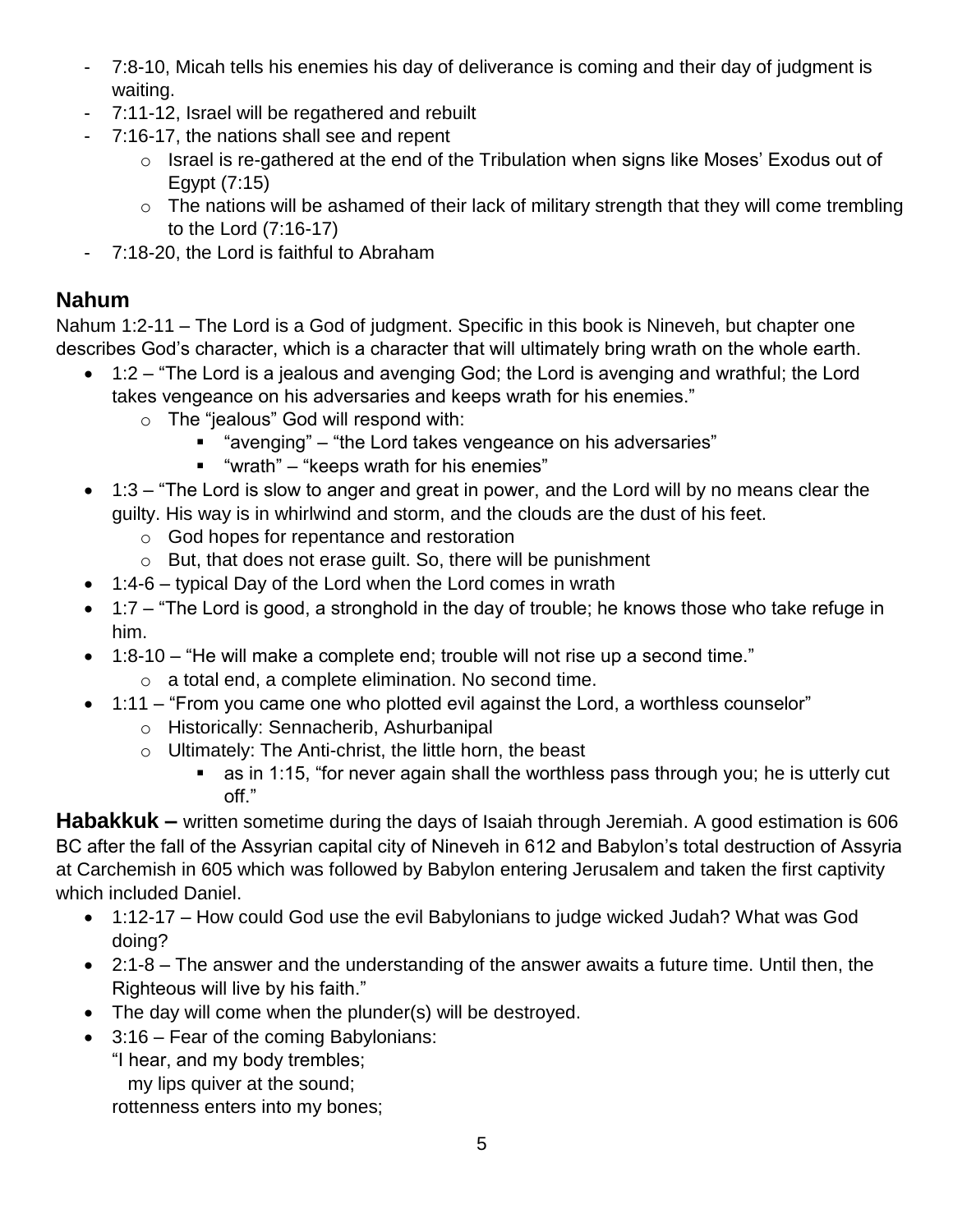my legs tremble beneath me.

Yet I will quietly wait for the day of trouble

to come upon people who invade us."

3:17-19 – Habakkuk's righteous faith:

"Though the fig tree should not blossom, nor fruit be on the vines, the produce of the olive fail and the fields yield no food, the flock be cut off from the fold and there be no herd in the stalls, yet I will rejoice in the Lord; I will take joy in the God of my salvation. God, the Lord, is my strength; he makes my feet like the deer's; he makes me tread on my high places. To the choirmaster: with stringed[d] instruments."

**Zephaniah** – a royal descendent of the Davidic line being the great-great-grandson of Hezekiah. Zephaniah wrote during the days of Josiah (640-609 BC) about 624. He was related to Josiah. The priest had just recovered the Book of the Law (Deuteronomy) from the paganized Temple. Assyria's power was fading, Josiah's revival had begun. The Day of the Lord concerning Judah's current and immediate future were the background, but the text actually points to the ultimate Day of the Lord in the 70<sup>th</sup> week of Daniel and the establishment of the Kingdom of God on earth.

- Chapter One: Judgment destroys mankind and animals. Ultimately fulfilled at the Sign of the Son of Man and the Second Coming
	- $\circ$  1:2-3 " I will utterly sweep away everything from the face of the earth,' declares the LORD."
	- $\circ$  1:4-18 The Lord is against the inhabitants of Jerusalem and the Day of the Lord is near.
- Chapter Two: Jerusalem judged at the end of the age and Israel's God is exalted above all the gods of the world
	- $\circ$  2:1-3 Inhabitants of Jerusalem told to take shelter on the "day of the anger of the Lord" if they are those who seek righteousness.
	- $\circ$  2:4-15 The finality and total desolation of the mentioned lands (2:5,9) has been fulfilled already historically, but is yet to be fulfilled worldwide.
- Chapter Three: Wicked nations are destroyed and Israel restore for the Kingdom Age is yet to be fulfilled totally and completely.
	- $\circ$  3:1-7 Jerusalem is quilty and will be destroyed. The Day of the Lord is a time of God's wrath on the earth.
	- $\circ$  3:8-10 The nations will be cleansed and worship the Lord. Israel and the nations will worship the Lord together.
	- $\circ$  3:11-13 Israel is forgiven and restored.
	- $\circ$  3:14-20 Israel rejoices because "The Lord has taken away your punishment." Israel will be gathered

## **Zechariah**

- $\bullet$  Chapter 2
	- $\circ$  Jerusalem restored as a city without a wall, repopulated with economic prosperity.
	- $\circ$  Jews regathered from the four winds of heaven and escaping Babylon
	- o Nations who plundered Israel will be plundered
	- o The Lord will live among them. He will inherit Judah and again choose Jerusalem.
- Chapter  $6$ 
	- o Judging the earth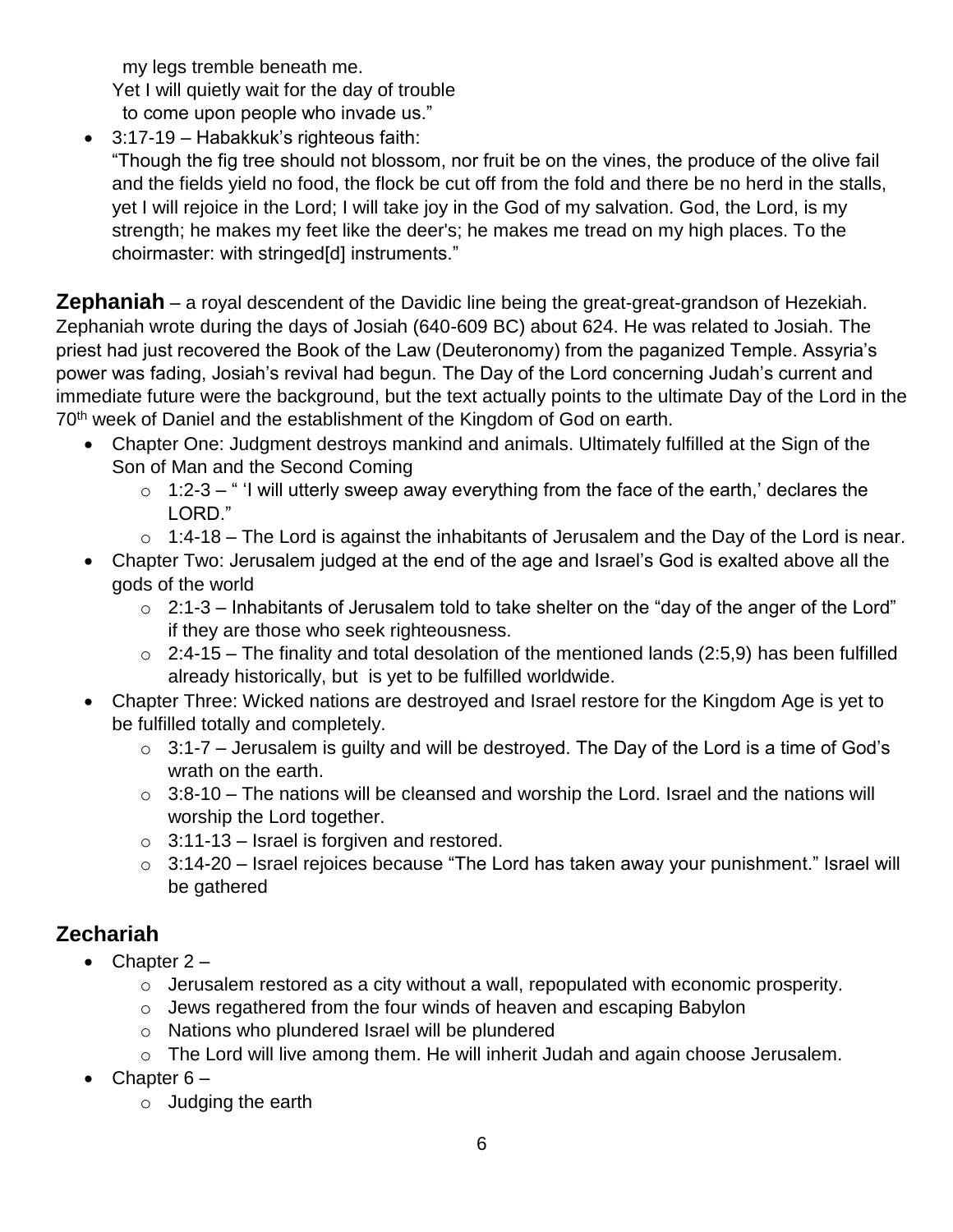- $\circ$  Joshua a type of priestly/king
- Chapter 8 –
- Chapter 9
	- $\circ$  9:1-8 the coming of Alexander the Great
	- $\circ$  9:9-12 the First coming of the Lord
	- $\circ$  9:13 the coming Seleucid kingdom with Antiochus Epiphanes (167-165) and the rise of the Maccabees
	- $\circ$  9:14-17 the Second coming of the Lord
- Zechariah 10
	- o The Lord will rise to care for the forsaken flock
	- $\circ$  Judah will fight with the Lord
- Zechariah 11
	- o Two shepherds
		- True, rejected shepherd (acted out by Zechariah who was rejected by the leaders)
		- False, accepted shepherd (acted out by Zechariah taking the role)
- $\bullet$  Zechariah 12
	- $\circ$  Jerusalem will be surrounded by the nations in the end, but will be an immovable rock.
	- o Judah will fight and be successful
	- $\circ$  A spirit of grace and supplication will be poured out on the house of David:
		- They will look on Jesus, the one they pierced
		- **They will mourn and grieve bitterly for him**
		- The whole nation will mourn and repent
- Zechariah 13
	- $\circ$  The Lord responds to Israel's repentance by opening a fountain to cleanse them from sin
	- $\circ$  The shepherd (Jesus) is struck (30 AD) resulting in a scattered flock of Jews of which 2/3 will perish in the Great Tribulation and 1/3 will pass through the fire to be refined.
	- o The 1/3 will call on the Lord and say, "The Lord is our God."
- $\bullet$  Zechariah 14
	- o Jerusalem is surrounded and plundered by the nations:
		- **Jerusalem is captured**
		- **Houses ransacked**
		- Women raped
		- Half go into exile
	- o Then, the Lord will intervene:
		- Jesus' feet will stand on the Mont of Olives
		- **Mount of Olives will be split in two**
		- A great valley formed
		- The remaining people in the city will flee through the valley as they fled in the day of the earthquake during Uzziah's reign
		- The sun will not set
	- o Water will flow from Jerusalem to the Dead Sea and to the Mediterranean Sea (Jerusalem has water flowing both east and west.)
		- **Topographical changes detailed in 14:10-11**
	- o The Lord is King over the whole earth
	- $\circ$  14:12-15 Details of the Lord's battle with help from Judah
	- o 14:16-21 Details of the Lord's Kingdom Age on Earth